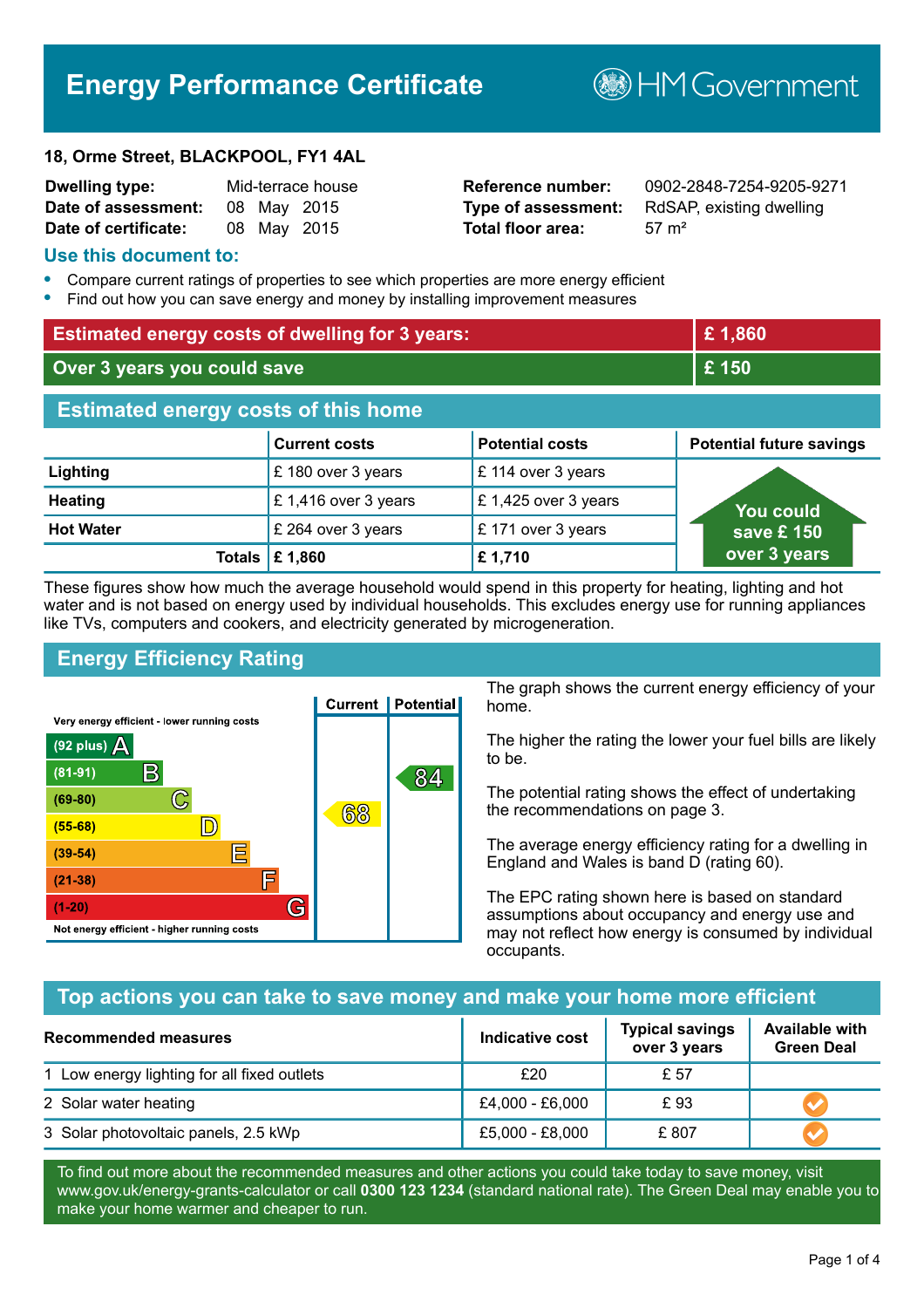### **Summary of this home's energy performance related features**

| <b>Element</b>        | <b>Description</b>                                 | <b>Energy Efficiency</b> |
|-----------------------|----------------------------------------------------|--------------------------|
| Walls                 | Cavity wall, filled cavity and external insulation | *****                    |
| Roof                  | Pitched, no insulation (assumed)                   | $\star$ * * * *          |
| Floor                 | Suspended, no insulation (assumed)                 |                          |
| Windows               | Fully double glazed                                | ★★★★☆                    |
| Main heating          | Boiler and radiators, mains gas                    | ★★★★☆                    |
| Main heating controls | Programmer, room thermostat and TRVs               | ★★★★☆                    |
| Secondary heating     | None                                               |                          |
| Hot water             | From main system                                   | ★★★★☆                    |
| Lighting              | Low energy lighting in 43% of fixed outlets        | ★★★☆☆                    |

Current primary energy use per square metre of floor area: 250 kWh/m² per year

The assessment does not take into consideration the physical condition of any element. 'Assumed' means that the insulation could not be inspected and an assumption has been made in the methodology based on age and type of construction.

#### **Low and zero carbon energy sources**

Low and zero carbon energy sources are sources of energy that release either very little or no carbon dioxide into the atmosphere when they are used. Installing these sources may help reduce energy bills as well as cutting carbon. There are none provided for this home.

# **Your home's heat demand**

For most homes, the vast majority of energy costs derive from heating the home. Where applicable, this table shows the energy that could be saved in this property by insulating the loft and walls, based on typical energy use (shown within brackets as it is a reduction in energy use).

| <b>Heat demand</b>           | <b>Existing dwelling</b> | Impact of loft<br>insulation | Impact of cavity<br>wall insulation | Impact of solid<br>wall insulation |
|------------------------------|--------------------------|------------------------------|-------------------------------------|------------------------------------|
| Space heating (kWh per year) | 7.284                    | (2,660)                      | N/A                                 | N/A                                |
| Water heating (kWh per year) | .809                     |                              |                                     |                                    |

You could receive Renewable Heat Incentive (RHI) payments and help reduce carbon emissions by replacing your existing heating system with one that generates renewable heat, subject to meeting minimum energy efficiency requirements. The estimated energy required for space and water heating will form the basis of the payments. For more information, search for the domestic RHI on the www.gov.uk website.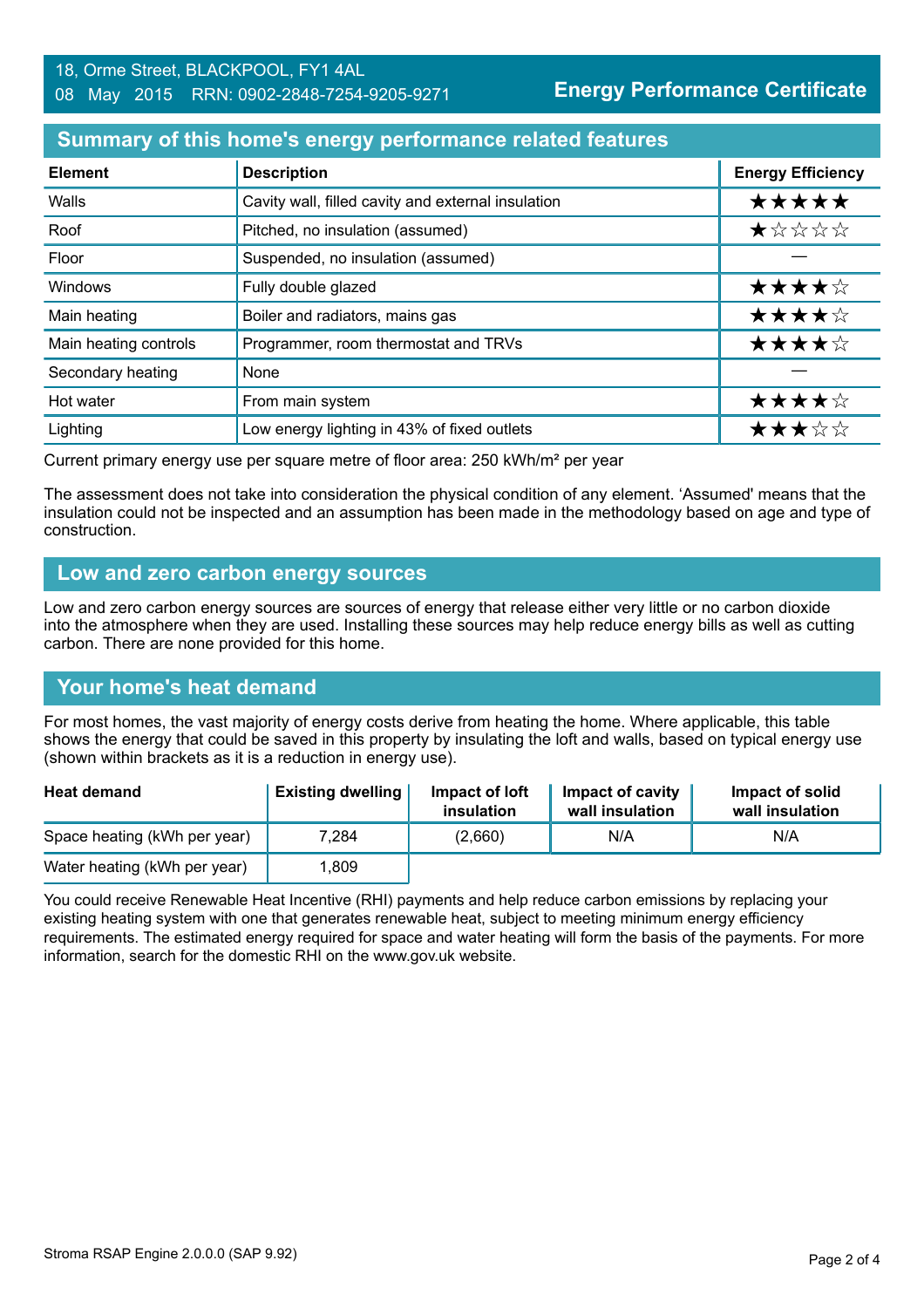#### 18, Orme Street, BLACKPOOL, FY1 4AL 08 May 2015 RRN: 0902-2848-7254-9205-9271

### **Recommendations**

The measures below will improve the energy performance of your dwelling. The performance ratings after improvements listed below are cumulative; that is, they assume the improvements have been installed in the order that they appear in the table. Further information about the recommended measures and other simple actions you could take today to save money is available at www.gov.uk/energy-grants-calculator. Before installing measures, you should make sure you have secured the appropriate permissions, where necessary. Such permissions might include permission from your landlord (if you are a tenant) or approval under Building Regulations for certain types of work.

Measures with a green tick  $\bullet$  may be supported through the Green Deal finance. If you want to take up measures with an orange tick **th** through Green Deal finance, be aware you may need to contribute some payment up-front.

| <b>Recommended measures</b>               | Indicative cost | <b>Typical savings</b><br>per year | <b>Rating after</b><br>improvement | <b>Green Deal</b><br>finance |
|-------------------------------------------|-----------------|------------------------------------|------------------------------------|------------------------------|
| Low energy lighting for all fixed outlets | £20             | £ 19                               | C69                                |                              |
| Solar water heating                       | £4,000 - £6,000 | £ 31                               | <b>C70</b>                         | <b>AT</b>                    |
| Solar photovoltaic panels, 2.5 kWp        | £5,000 - £8,000 | £ 269                              | <b>B84</b>                         | $\bigvee$                    |

# **Opportunity to benefit from a Green Deal on this property**

Green Deal Finance allows you to pay for some of the cost of your improvements in instalments under a Green Deal Plan (note that this is a credit agreement, but with instalments being added to the electricity bill for the property). The availability of a Green Deal Plan will depend upon your financial circumstances. There is a limit to how much Green Deal Finance can be used, which is determined by how much energy the improvements are estimated to **save** for a 'typical household'.

You may be able to obtain support towards repairs or replacements of heating systems and/or basic insulation measures, if you are in receipt of qualifying benefits or tax credits. To learn more about this scheme and the rules about eligibility, call the Energy Saving Advice Service on **0300 123 1234** for England and Wales.